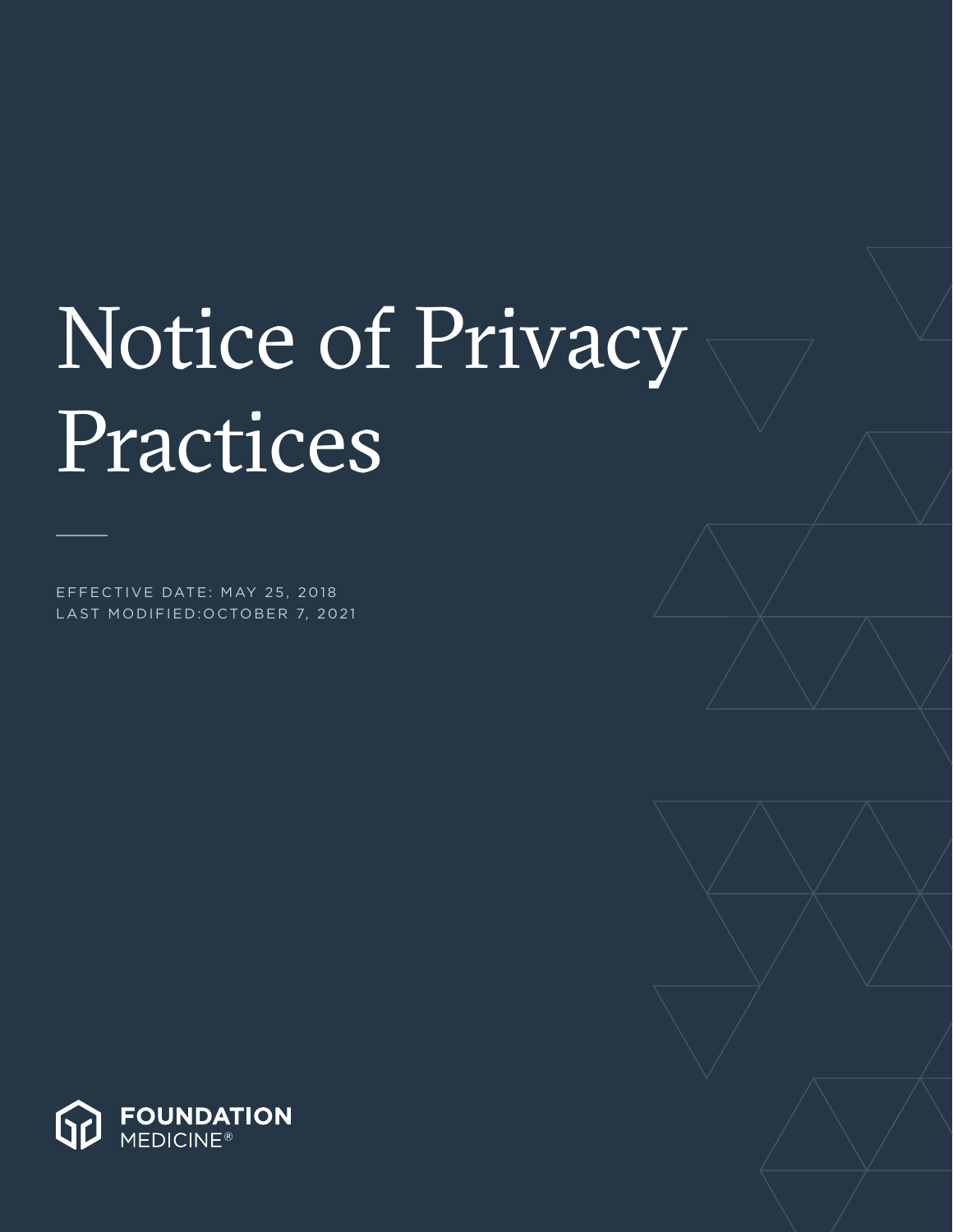## HIPAA Privacy Policy

### Notice of Privacy Practices

THIS NOTICE DESCRIBES HOW MEDICAL INFORMATION ABOUT YOU MAY BE USED AND DISCLOSED AND HOW YOU CAN GET ACCESS TO THIS INFORMATION. PLEASE REVIEW IT CAREFULLY.

Foundation Medicine is committed to obtaining, maintaining, using and disclosing patient protected health information in a manner that protects patient privacy. We urge you to read this Notice of Privacy Practices ("Notice") carefully in order to understand both our commitment to the privacy of your protected health information and your rights.

Foundation Medicine is required by law to maintain the privacy of your protected health information and to provide you with a notice of our legal duties and privacy practices with respect to protected health information. This Notice describes how we may use and disclose your protected health information to carry out treatment, payment or health care operations and for other specified purposes that are permitted or required by law. This Notice also describes your rights with respect to your protected health information. "Protected health information" or "PHI" is information about you, including basic demographic information, that may identify you and that relates to your past, present or future physical or mental health or condition and related health care services.

We are required to follow the terms of this Notice. We will not use or disclose your PHI without your permission, except as described in this Notice. We reserve the right to change our practices and this Notice as and to the extent permitted by law and to make a new Notice effective for all PHI we maintain. Any new Notice will be available upon your request and will be posted on our website.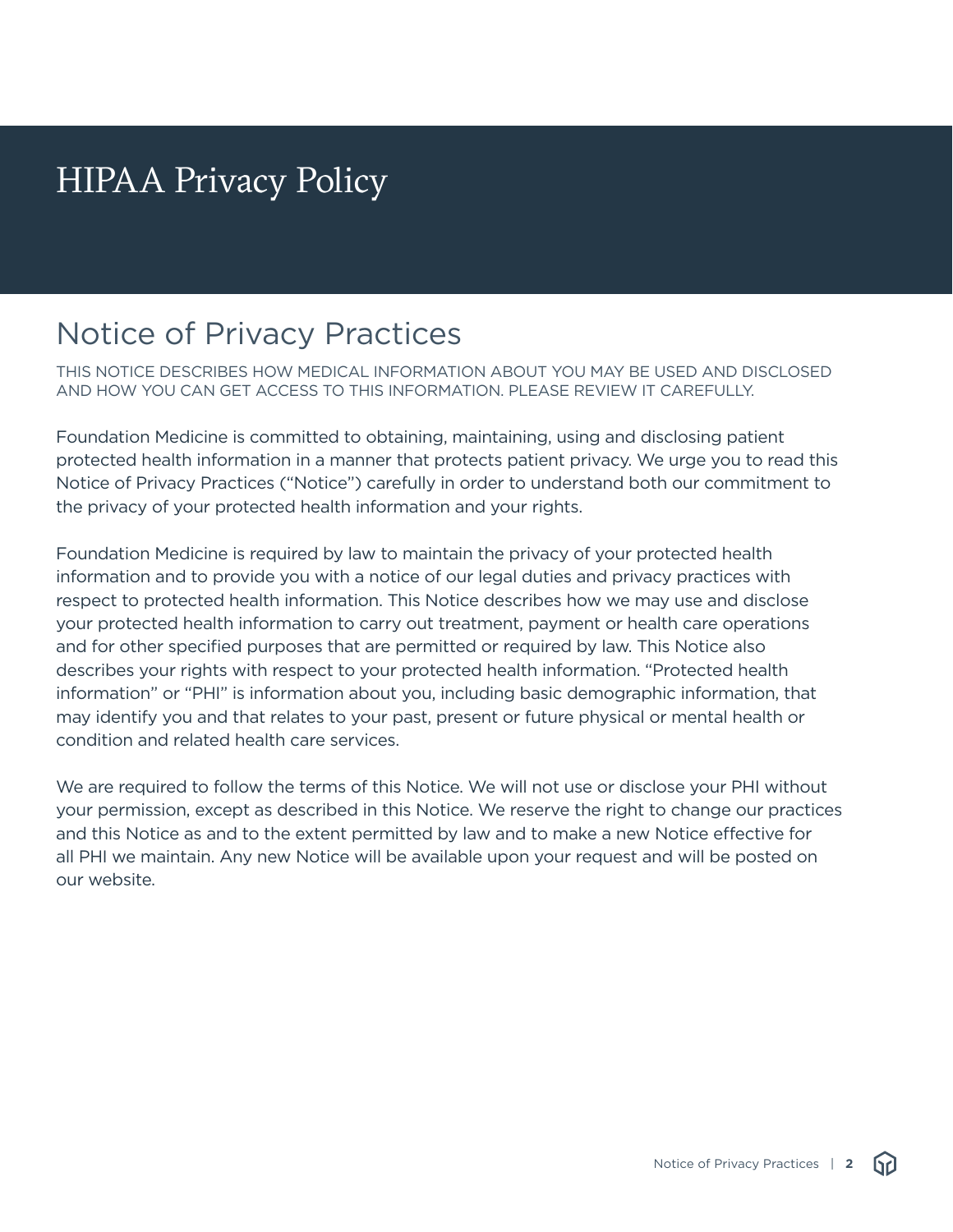## Examples of How We Use and Disclose Protected Health Information About You

Your PHI may be used and disclosed for treatment, payment, healthcare operations, and other purposes permitted or required by law. If we wish to use or disclose your PHI for other purposes, we would have to obtain your authorization. We may, however, use or disclose your PHI without specific authorization or permission for certain purposes, including:

#### **TREATMENT**

We may use and disclose your PHI to provide and coordinate the treatment and services you receive. For example, we may use your information to perform diagnostic tests, or provide your test results to your physician.

#### **PAYMENT**

We may use and disclose your PHI to others for purposes of billing and receiving payment for treatment and services that you receive. For example, we will submit a claim to you or your health plan/insurer that includes information that identifies you and the type of services we performed for you.

#### **HEALTH CARE OPERATIONS**

We may use or disclose your PHI in order to support the operations of our laboratories and monitor, evaluate and improve the quality of the services we provide, and for other internal management purposes. For example, we may use information in your health record to evaluate the services our laboratories provide or to train our staff.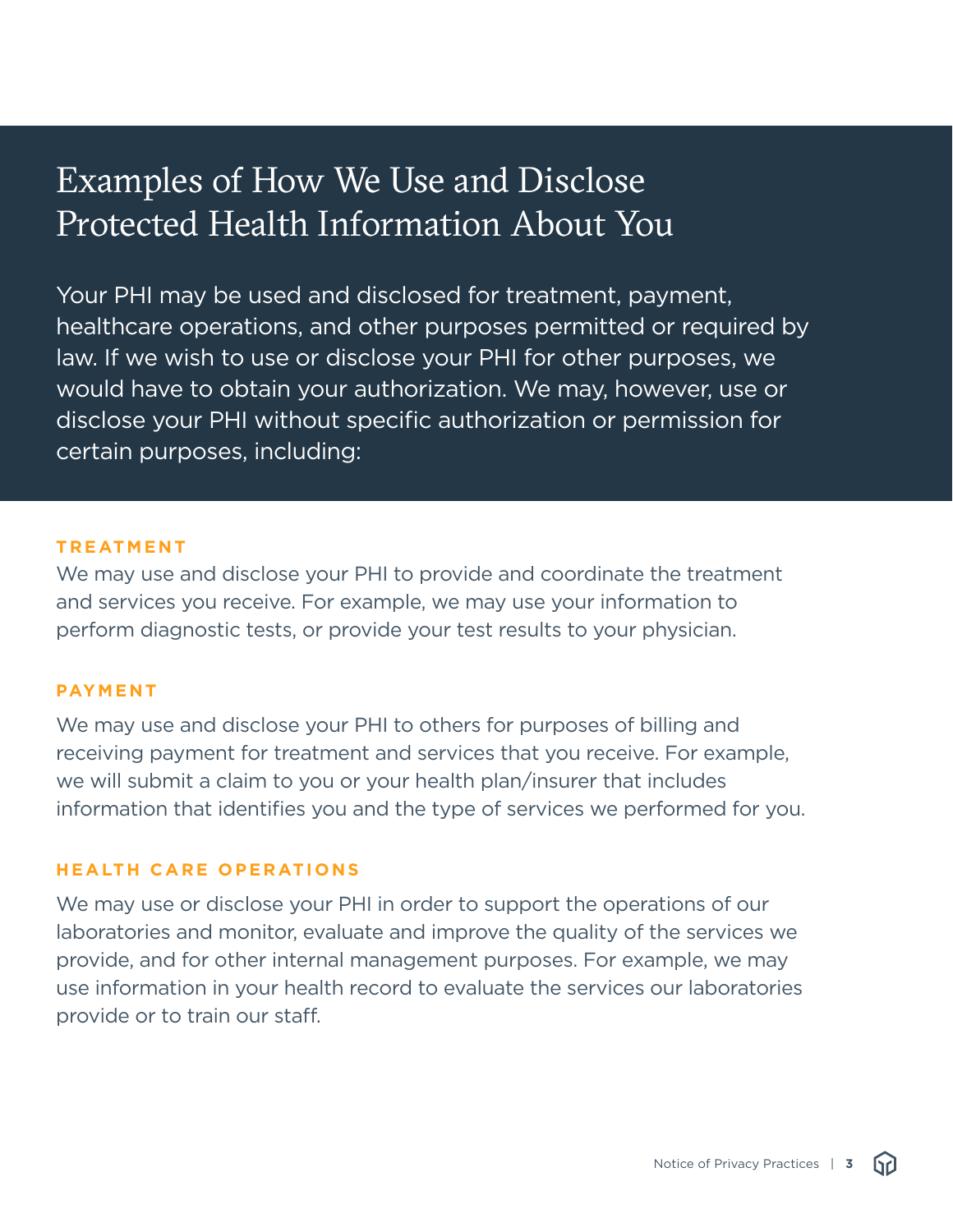#### **TO COMMUNICATE WITH INDIVIDUALS INVOLVED IN YOUR CARE OR PAYMENT FOR YOUR CARE**

We may disclose to a family member, other relative, close personal friend or any other person you identify, PHI directly relevant to that person's involvement in your care or payment related to your care.

#### **MINORS' PROTECTED HEALTH INFORMATION**

As permitted by federal and state law, we may disclose PHI about minors to their parents or guardians.

#### **BUSINESS ASSOCIATES**

There are some services provided by Foundation Medicine through contracts with business associates (e.g., billing services), and we may disclose your PHI to our business associates so that they can perform the job we have asked them to do. To protect your information, however, we require business associates to appropriately safeguard your information.

#### **FOOD AND DRUG ADMINISTRATION (FDA)**

We may disclose to the FDA, or persons under the jurisdiction of the FDA, PHI relative to adverse events with respect to drugs, foods, supplements, products and product defects, or post marketing surveillance information to enable product recalls, repairs, or replacement.

#### **WORKERS' COMPENSATION**

We may disclose your PHI to the extent authorized by and to the extent necessary to comply with laws relating to workers' compensation or other similar programs established by law.

#### **PUBLIC HEALTH**

As required by law, we may disclose your PHI to public health or legal authorities charged with preventing or controlling disease, injury, or disability.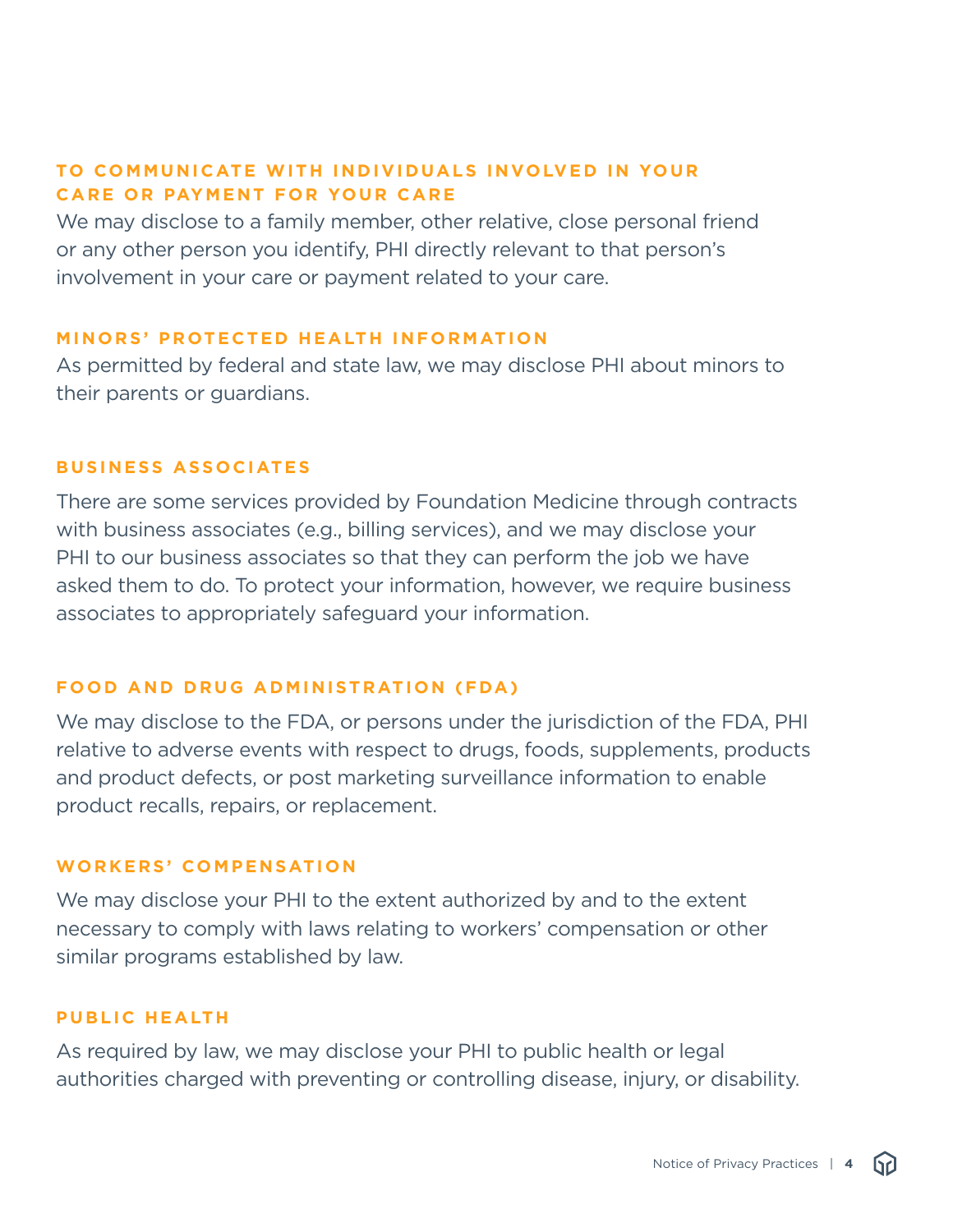#### **LAW ENFORCEMENT**

We may disclose your PHI for law enforcement purposes as permitted by law, or in response to a valid subpoena or court order.

#### **AS REQUIRED BY LAW**

We will disclose your PHI when required to do so by federal, state, or local law.

#### **HEALTH OVERSIGHT ACTIVITIES**

We may disclose your PHI to an oversight agency for activities authorized by law. These oversight activities include audits, investigations, and inspections necessary for licensure and for the government to monitor the health care system, government programs, and compliance with civil rights laws.

#### **JUDICIAL AND ADMINISTRATIVE PROCEEDINGS**

If you are involved in a lawsuit or a dispute, we may disclose your PHI in response to a court or administrative order. We may also disclose PHI in response to a subpoena, discovery request, or other lawful process by someone else involved in the dispute, but only if efforts have been made, either by the requesting party or by us to tell you about the request or to obtain an order protecting the information requested.

#### **RESEARCH**

Researchers may be given limited access to your PHI on-site at Foundation Medicine so that they can develop research projects and identify patients who may potentially qualify to participate in research studies. Any other uses or disclosures of your PHI for research purposes are only permitted once an institutional review board or privacy board has reviewed the research proposal, determined whether you need to provide specific consent for the research use of your PHI and established protocols to ensure the privacy of your information, or determined that the researcher will be provided only with information that does not identify you directly.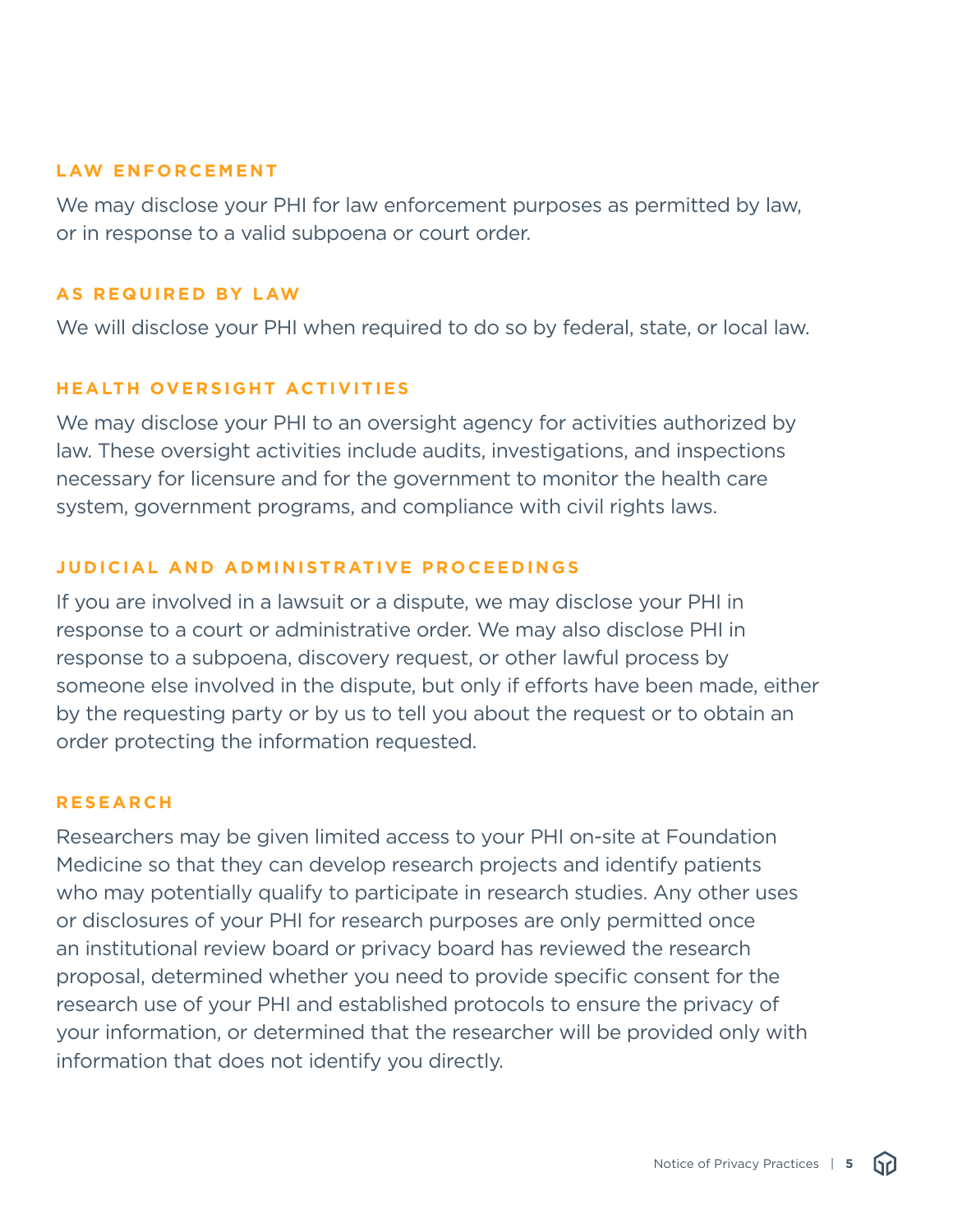#### **DE-IDENTIFIED INFORMATION**

We may use your PHI to create "de-identified" information, which means that information that can be used to identify you will be removed. There are specific rules under the law about what type of information needs to be removed before information is considered de-identified. Once information has been deidentified as required by law, it is no longer subject to this Notice, and we may use it for any purpose without any further notice or compensation to you.

#### **CORONERS, MEDICAL EXAMINERS, AND FUNERAL DIRECTORS**

We may release your PHI to a coroner or medical examiner. This may be necessary, for example, to identify a deceased person or determine the cause of death. We may also disclose PHI to funeral directors consistent with applicable law to enable them to carry out their duties.

#### **ORGAN OR TISSUE PROCUREMENT ORGANIZATIONS**

Consistent with applicable law, we may disclose your PHI to organ procurement organizations or other entities engaged in the procurement, banking, or transplantation of organs for the purpose of tissue donation and transplant.

#### **PERSONAL REPRESENTATIVE**

We may use or disclose your PHI to your personal representative, as established under applicable law, or to an administrator, executor or other authorized individual associated with your estate.

#### **CORRECTIONAL INSTITUTION**

If you are or become an inmate of a correctional institution, we may disclose to the institution or its agents PHI necessary for your health and the health and safety of other individuals.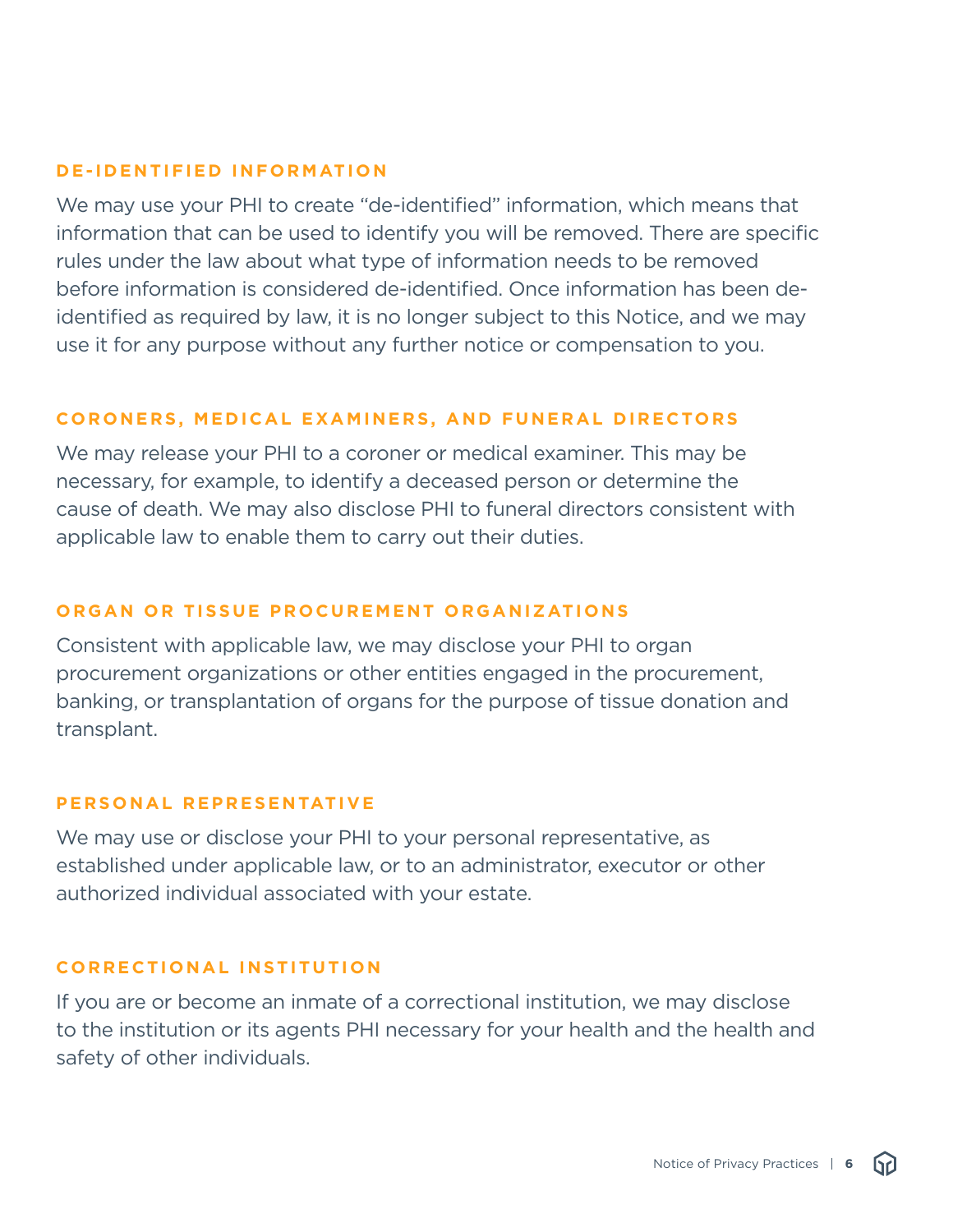#### **TO AVERT A SERIOUS THREAT TO HEALTH OR SAFETY**

We may use and disclose your PHI when necessary to prevent a serious threat to your health and safety or the health and safety of the public or another person.

#### **MILITARY AND VETERANS**

If you are a member of the armed forces, we may release PHI about you as required by military command authorities. We may also release PHI about foreign military personnel to the appropriate foreign military authority.

#### **SPECIALIZED GOVERNMENT FUNCTIONS**

Under certain circumstances, we may disclose your PHI to units of the government with specialized functions such as the U.S. Military or the U.S. Department of State in response to requests as authorized by law.

#### **VICTIMS OF ABUSE OR NEGLECT**

We may disclose PHI about you to a government authority if we reasonably believe you are a victim of abuse or neglect. We will only disclose this type of information to the extent required by law, if you agree to the disclosure, or if the disclosure is allowed by law and we believe it is necessary to prevent serious harm to you or someone else.

#### **SECRETARY OF THE U.S. DEPARTMENT OF HEALTH AND HUMAN SERVICES**

We are required to disclose your PHI to the Secretary of the U.S. Department of Health and Human Services (HHS) in certain circumstances when the Secretary is investigating or determining our compliance with the HIPAA Privacy Rule.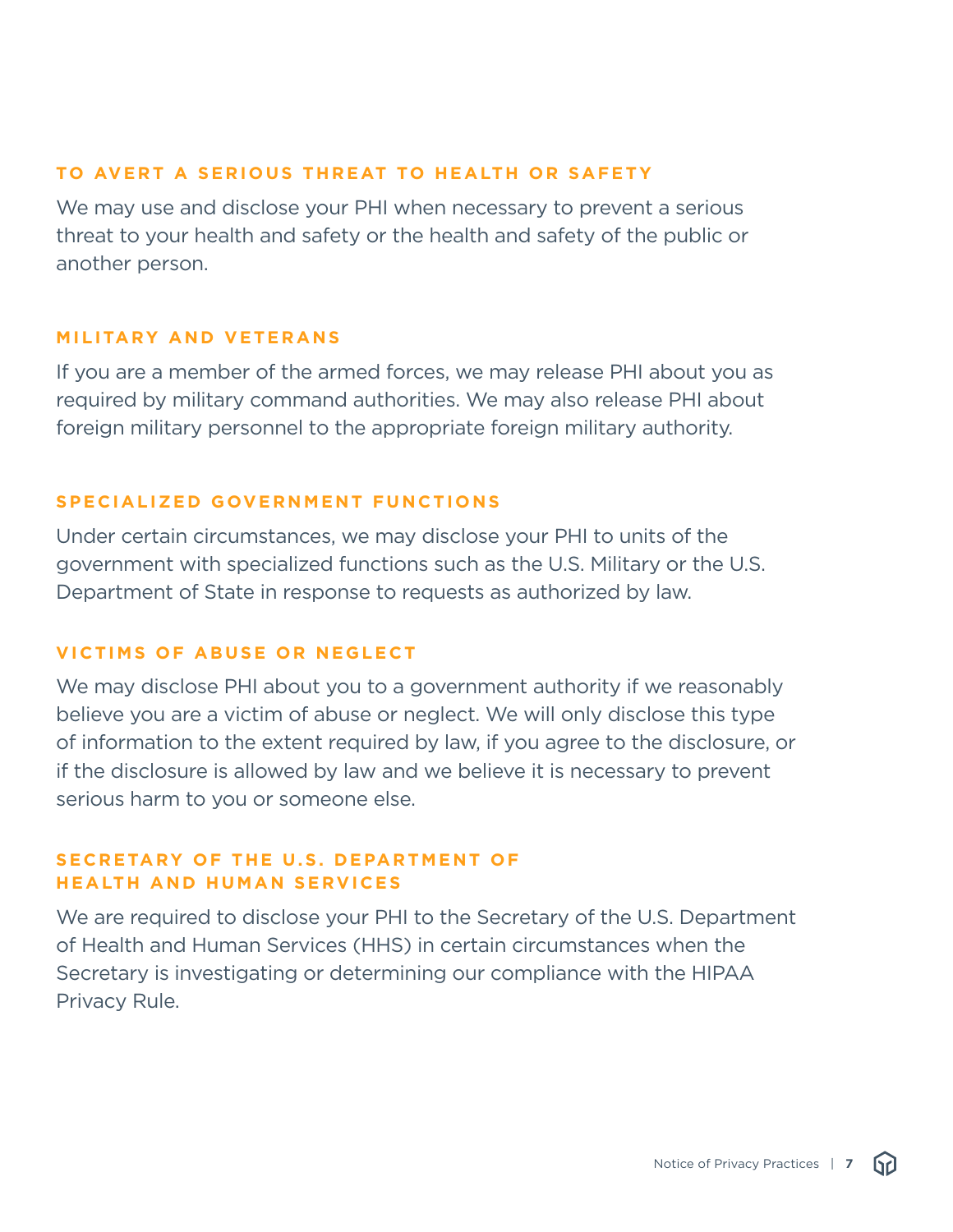#### **OTHER USES AND DISCLOSURES OF PHI**

We will obtain your written authorization, or the written authorization of a parent or guardian as appropriate, before using or disclosing your PHI for purposes other than those described above, including uses and disclosures of PHI for marketing purposes and disclosures that would constitute a sale of PHI. You may revoke this authorization in writing at any time. Upon receipt of the written revocation, we will stop using or disclosing your PHI, except to the extent that we have already taken action in reliance on the authorization.

#### **Breach Notification**

We are required by law to notify you if we discover a breach of unsecured PHI, unless we can demonstrate, based on a risk assessment, that there is a low probability that the PHI was compromised. If a breach happens, we will notify you as soon as we can, and are required by law to notify you within 60 days after we learn of the breach. We will let you know what happened and what you can do to mitigate any potential harm.

#### **Restrictions on Uses and Disclosures**

Federal and state laws provide special protections for, and may restrict the use or disclosure of, certain kinds of PHI. For example, additional protections may apply in some states to genetic, mental health, biometric, minors, prescriptions, reproductive health, drug and alcohol abuse, rape and sexual assault, sexually transmitted disease and/or HIV/AIDS-related information. In these situations, we will comply with the more stringent applicable laws pertaining to such use or disclosure.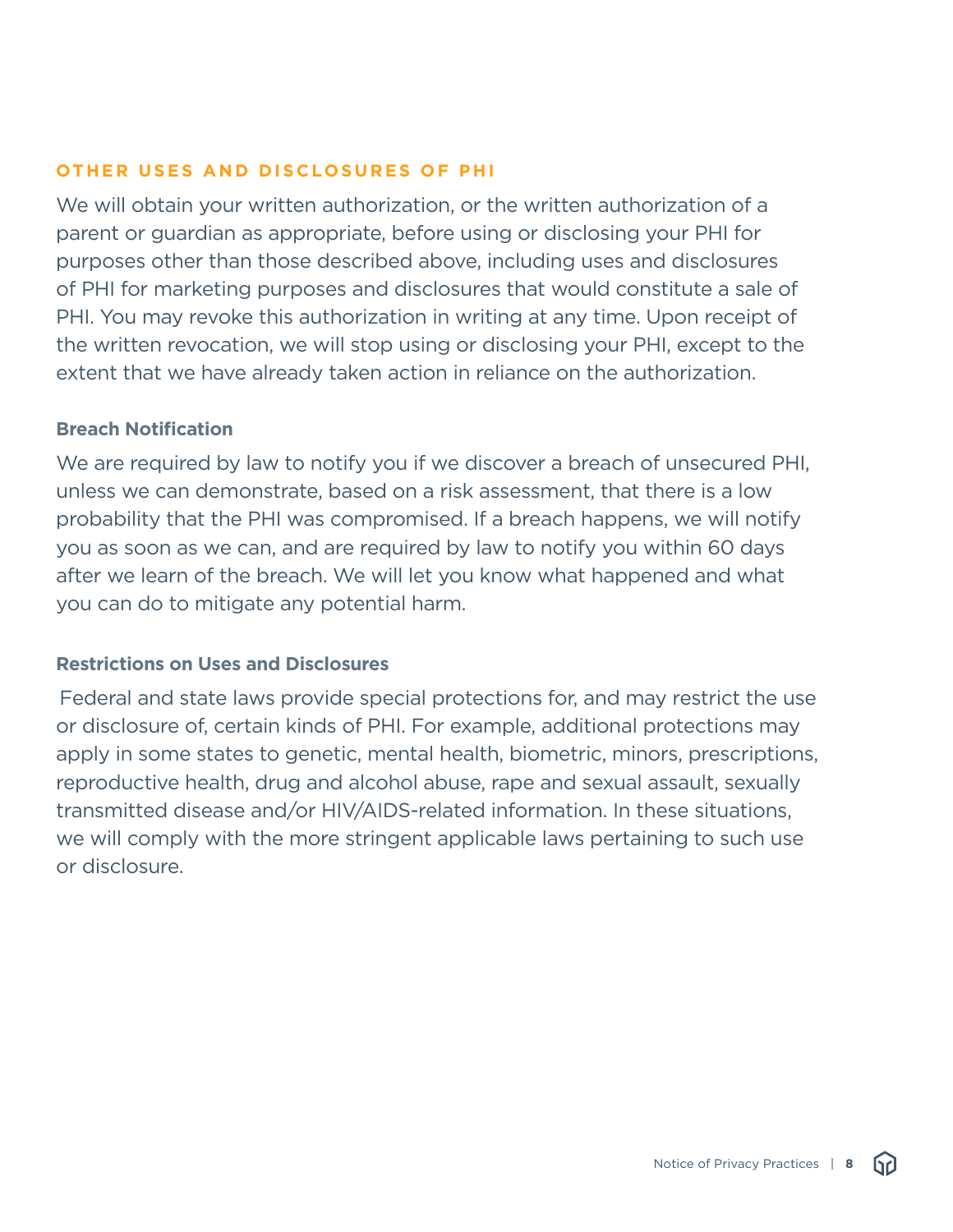## Your Health Information Rights

#### **OBTAIN A PAPER COPY OF THE NOTICE UPON REQUEST**

You may request a copy of our current Notice at any time from the Privacy Officer. Even if you have agreed to receive the Notice electronically, you are still entitled to a paper copy.

#### **REQUEST A RESTRICTION ON CERTAIN USES AND DISCLOSURES OF PHI**

You have the right to request additional restrictions on our use or disclosure of your PHI for treatment, payment or health care operations activities, or to individuals involved in your care, by sending a written request to Foundation Medicine's Privacy Officer. We are not required to agree to those restrictions, unless the disclosure is not required by law and you paid for the service in full out of pocket.

#### **REQUEST AN AMENDMENT OF PHI**

If you feel that PHI we maintain about you is incomplete or incorrect, you may request that we amend it. To request an amendment, you must send a written request to the Privacy Officer. You must include a reason that supports your request. In certain cases, we may deny your request for amendment. For example, in circumstances under which the patient would be denied access to his/her PHI, we may deny a request for amendment.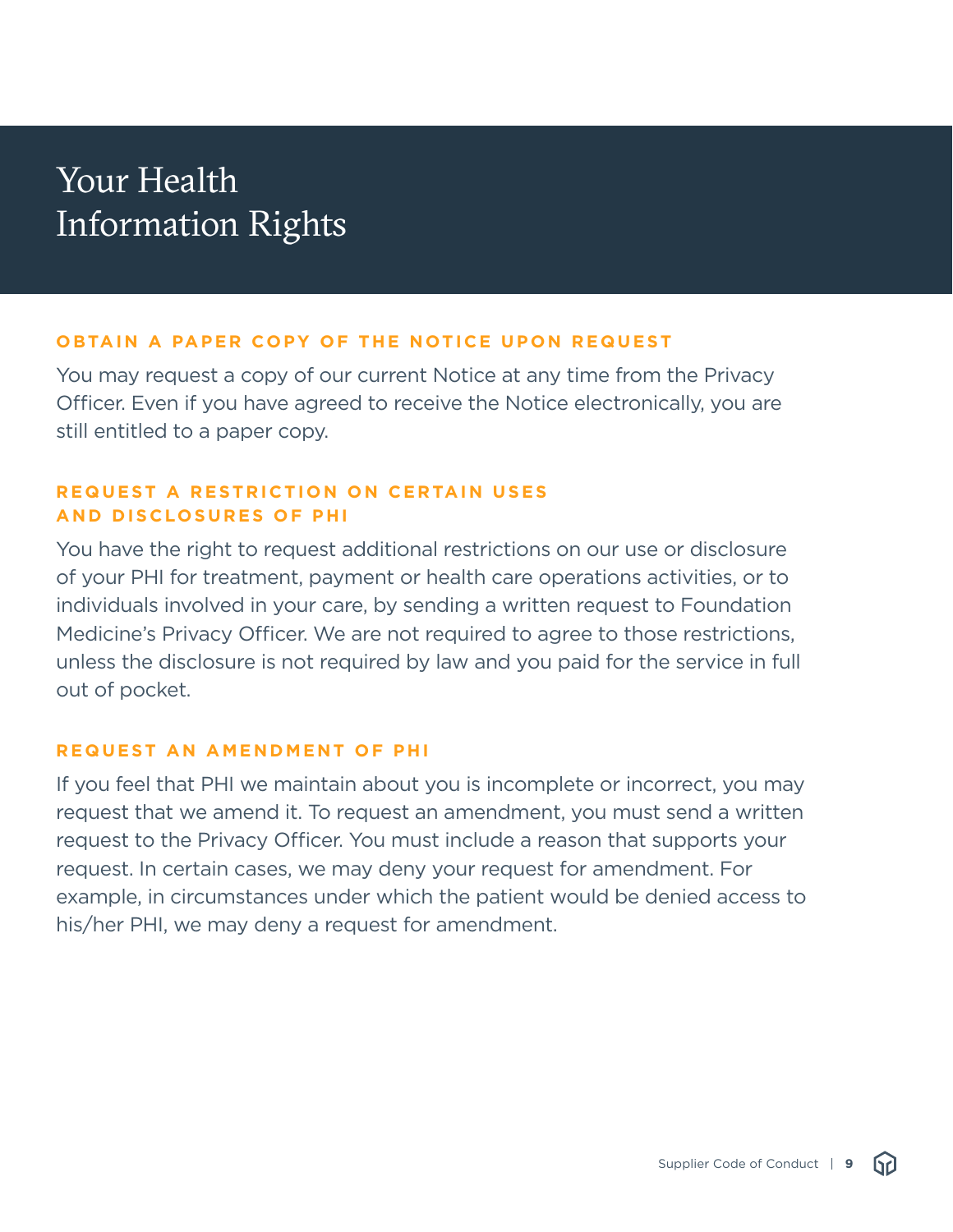#### **RECEIVE AN ACCOUNTING OF DISCLOSURES OF PHI**

You have the right to receive an accounting of the disclosures we have made of your PHI. The right to receive an accounting is subject to certain exceptions, restrictions, and limitations. To request an accounting, you must submit a request in writing to the Privacy Officer. Your request must specify the time period for which you would like an accounting, but this time period may not be longer than six years, and a shorter period may apply for some disclosures.

#### **REQUEST COMMUNICATIONS OF PHI BY ALTERNATIVE MEANS OR AT ALTERNATIVE LOCATIONS**

You have a right to request to receive communications of PHI by alternate means or at alternate locations. For instance, you may request that we contact you about medical matters only in writing or at a different residence or post office box. To request confidential communication of your PHI, you must submit a request in writing to the Privacy Officer. Your request must state how or where you would like to be contacted. We will accommodate all reasonable requests.

#### **INSPECT AND COPY PHI.**

You have the right to inspect and copy certain PHI we may have about you. If you request a copy of the information, we may charge a fee for the costs of copying, mailing or other permitted supplies associated with your request. To request to inspect or copy your PHI, you must submit a request in writing to the Privacy Officer. If we maintain your PHI electronically, you will have the right to request that we send a copy of your PHI in an electronic format to you and may have the right to request that we send a copy to a third party that you identify. In some cases, you may receive a summary of this PHI. This may include a reasonable fee for creating and sending the summary. We may deny your request to inspect and/or copy PHI in certain limited circumstances.